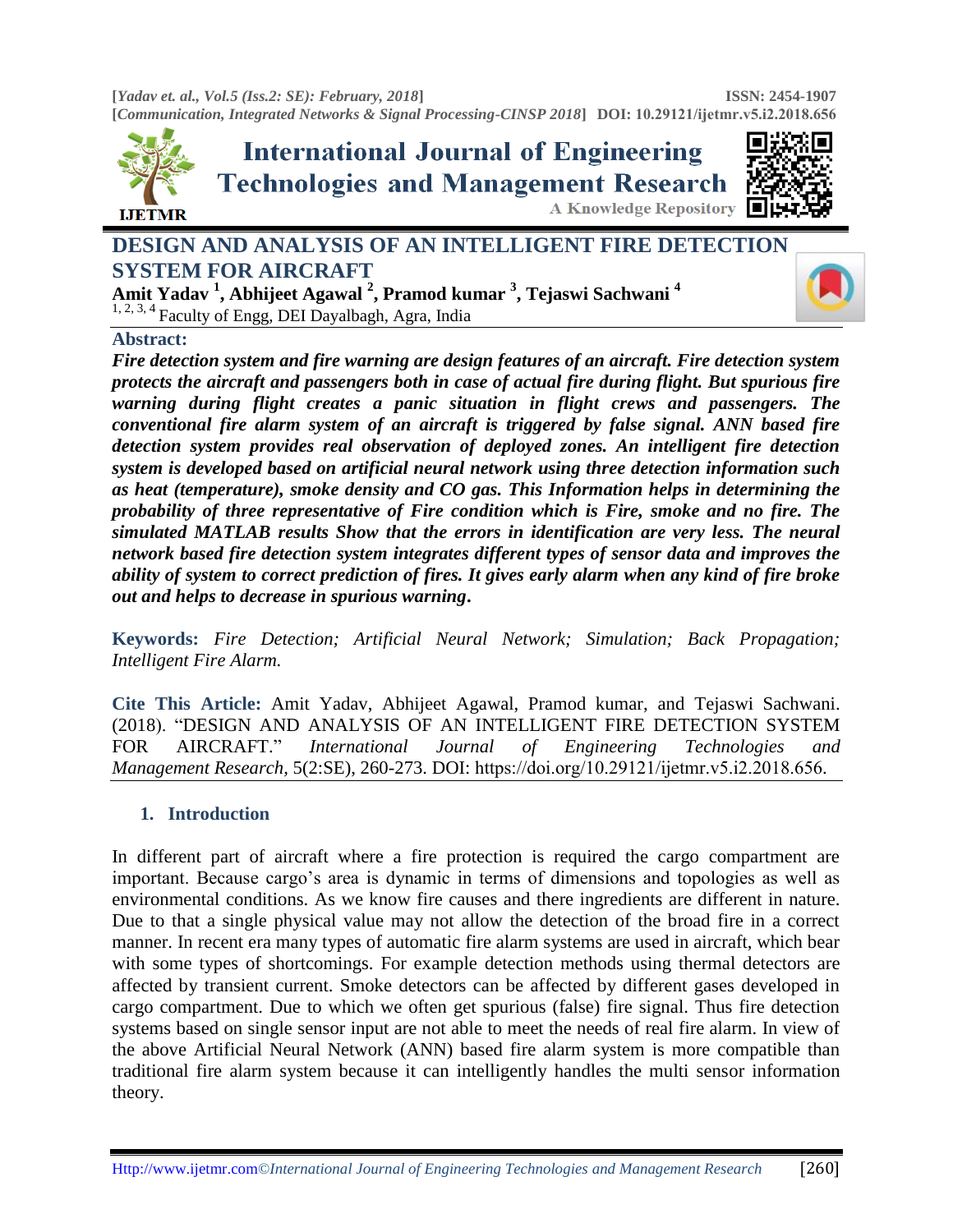The project presents a fire protection system designed on neural networks which uses the fire heat, smoke density and CO gas in the primary fire stage as a input. The software used for the project is MATLAB.

## **1.1. Statement of the Problem**

In recent years despite development of advanced fire detection technology in aircraft, spurious fire warnings are still a serious problem. Spurious fire warning can occur at any mode of flight. Whether the aircraft is on ground or in flight. If spurious fire warning comes in air it lead to an emergency landing of the aircraft. After the study it is acquainted that the fire detection system in aircraft Cargo compartment is more responsible for spurious fire warning. Proper identification of fire signature in the cargo compartment of the aircraft is a complex task to understand.

## **1.2. Background and History**

- During 10 years of study between March 1998 to April 2008, the International Air Transport Association found 2,596 reports of fire/sparks/smoke/fume occurrences on transport aircraft.
- $\bullet$  Out of the 2,596 reports, 525 (20%) were false warnings due to which many flight were diverted for emergency landing.
- Further study acquainted that 40% of cargo compartment fire warnings were false.
- The Federal Aviation Administration research Cell analysed the ratio of false warnings in cargo compartments to actual smoke or fire and recommended the installation of advanced fire detection and suppression systems for cargo compartments in commercial air transport aeroplanes.
- However this requirement helped in reduction of false cargo compartment fire warnings to some limit but problem of false fire warning still persist.
- Latter the FAA/CAA/DGCA proposed that an improvement in the fire protection system is required and system must provide accurate fire warning to the flight crew.

# **2. Why Ann Required for Aircraft Fire Detection System**

The technology to provide rapid fire warning with reduced no of false fire warning can be achieved by three types of sensors (*e.g.* thermal, smoke and co gas) with an algorithm to calculate inputs to determine a spurious input from all inputs. Most of the cargo compartments of airplanes have only single source fire detectors. Recently many aircraft manufacturers have proposed for using multi-source sensors in new airplanes. Since ANN is a best classifier and pattern recognition once trained properly on multi sensors input data. So it can be utilized in fire detection system of aircraft. We have a clear data of ignition point of each material used in the aircraft. In addition to this we also have idea about the different zone temperature of the aircraft. The ANN can be trained on the selected input with targeted output variables, which is more useful to understand the input signal. It helps in reducing the nuisance fire warning.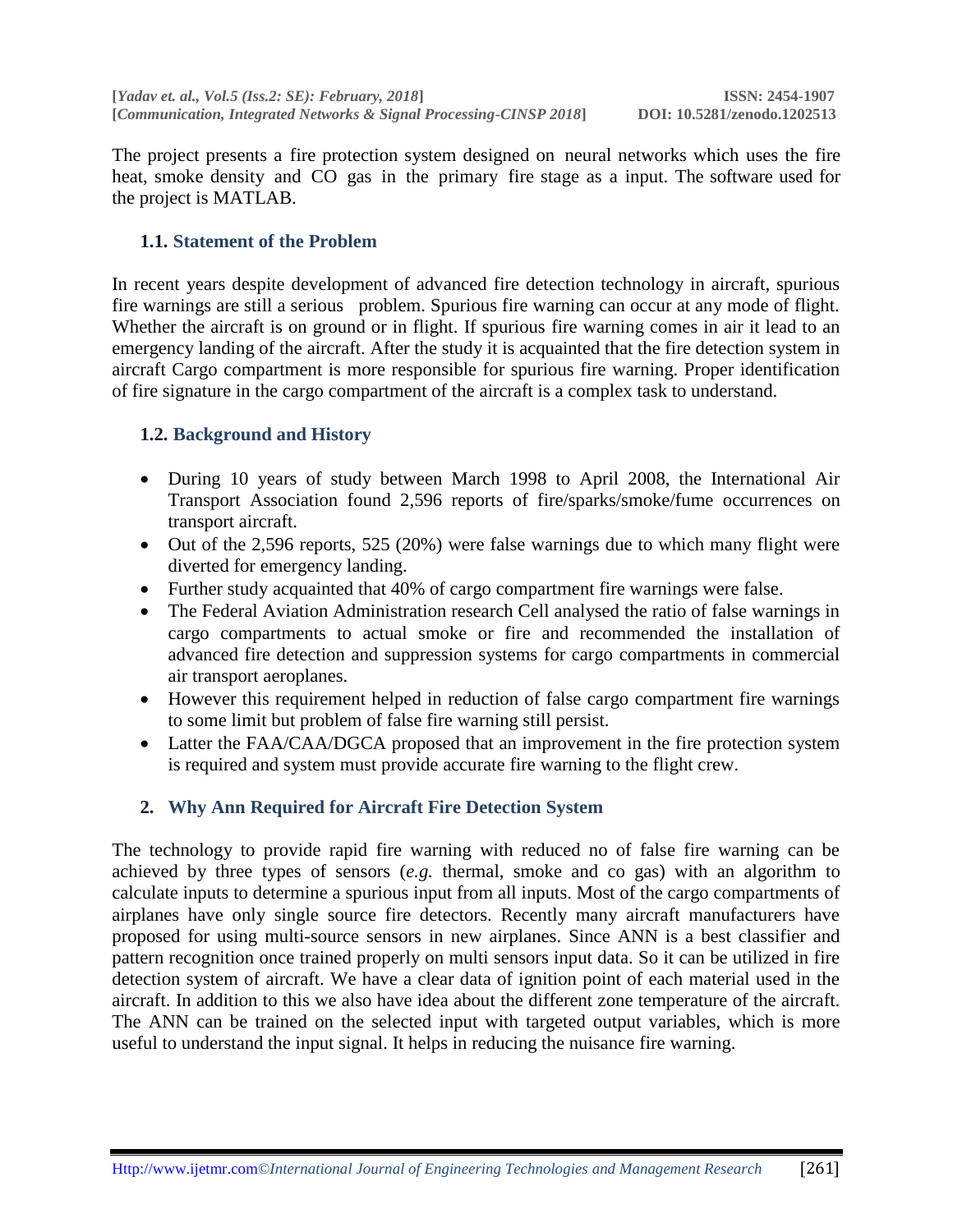**[***Yadav et. al., Vol.5 (Iss.2: SE): February, 2018***] ISSN: 2454-1907 [***Communication, Integrated Networks & Signal Processing-CINSP 2018***] DOI: 10.5281/zenodo.1202513 2.1. The Principle of Fire, Smoke and Co Detection Methods Used in Aircraft**

# **2.1.1. Unit /Spot Fire Detection**

In aircraft two types of unit fire detectors are used that is thermocouple and a bi-metallic switch. For thermocouple two dissimilar materials are connected to each other. These are deployed in aircraft engines internal and external area.



Figure 1: Thermocouple

In Bimetallic switch two dissimilar materials have a different expansion coefficient on certain temperature. Due to which it closes its contacts and give the fire signal.



# **2.1.2. Continuous-Loop Fire Detectors**

Fire detection by loop method has advantage over spot/unit fire detection system. They are deployed for multi-tasking activity like it gives overheat signal and fire signal both. It also covers more area compare to unit fire detector. *Two mostly installed continuous loop systems on the aircraft are the Kidde and the Fenwal systems*.

Kidde continuous loop system, have two wires imbedded in a separate ceramic core inside an Inconel tube.

**Fenwal system** uses a single wire surrounded by a continuous chain of ceramic beads in an Inconel tube.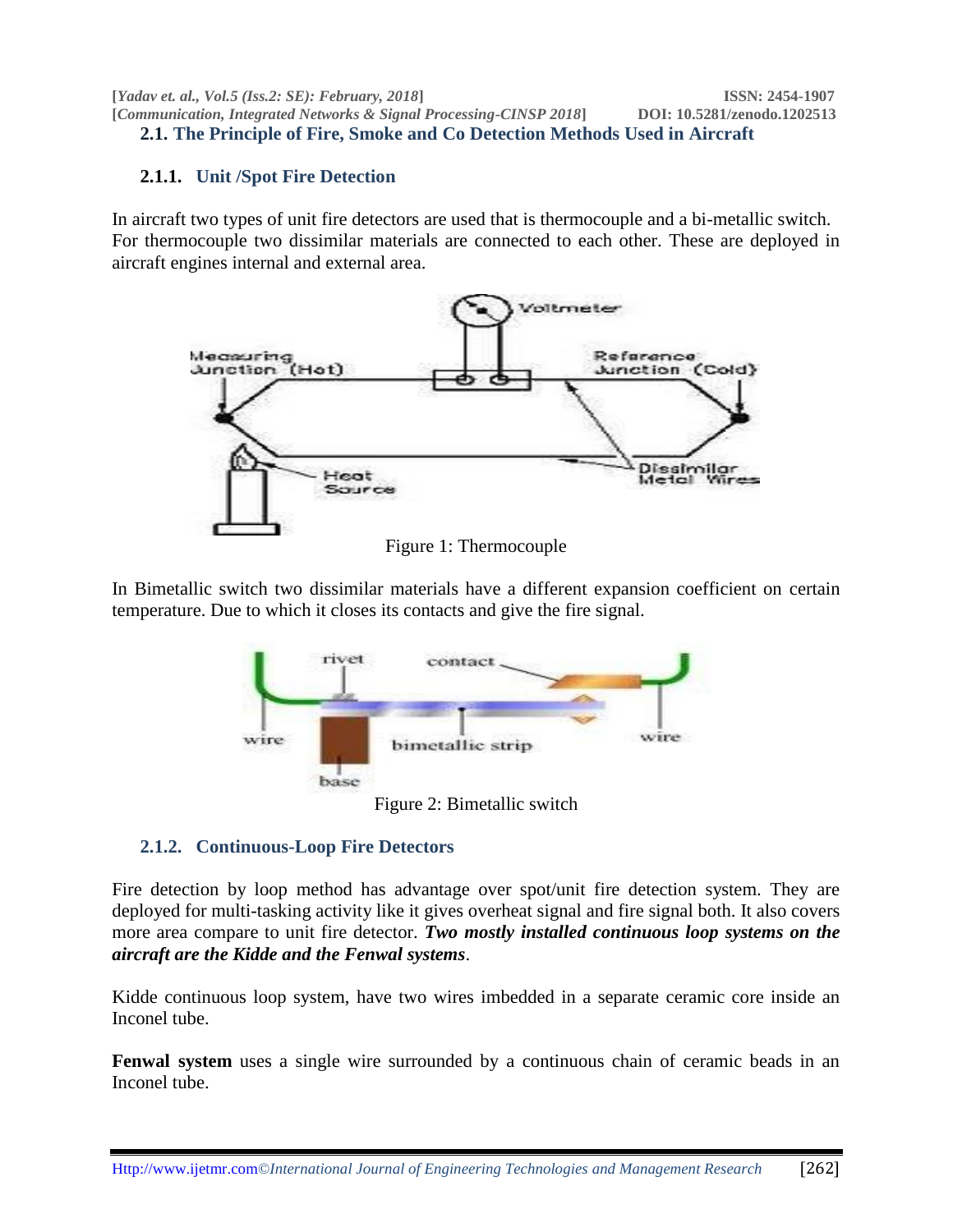**[***Yadav et. al., Vol.5 (Iss.2: SE): February, 2018***] ISSN: 2454-1907 [***Communication, Integrated Networks & Signal Processing-CINSP 2018***] DOI: 10.5281/zenodo.1202513 2.1.3. Smoke Detector**

## **2.1.3.1.Photoelectric Smoke Detector**

In aircraft many numbers of smoke detectors are deployed in cargo compartment. As we know smoke signal is prior information of a fire. So smoke detection system is used where the type of fire is expected to generate a huge amount of smoke before temperature changes and is sufficient to actuate a heat detection system.

A photoelectric smoke detector is mostly used in aircraft application. It detects smoke by using either the principle of light scattering. Its capability to detect smoke initialized from fire. it is best utilized for fires that produce large particles during combustion.



Figure 3: Smoke sensor

# **2.1.3.2.Ionization Type**

Some aircraft have ionization type smoke detector. The system generates an alarm signal (both horn and indicator) by detecting a change in ion density due to smoke in the cabin. The system is connected to the 28 volt DC electrical power supplied from the aircraft. Alarm output and sensor sensitive checks are performed simply with the test switch on the control panel.

#### **2.1.4. Carbon Monoxide Detector**

C O gas is always present with smoke hence carbon monoxide detector is required for prediction of actual fire and smoke. As we know CO gas odourless and colourless, so it is not visible to crews of the aircraft. For riskless flying and actual fire detection with smoke detectors CO detectors are required.

#### **3. Fire Detection based on Artificial Neural Network**

For process information and recognition an Artificial Neural Network has upper hand over the other application. We are opting ANN based fire detection for the project due to its simple understanding to a complicated input. Artificial neural networks are intelligent information processing systems which mimic human brain functions. In the project three inputs are taken with forty neurons in each input. These neurons are manipulated by Artificial Neural Network in a software program. If an ANN is trained on proper input then it remembers the law in the form of weights. This is a great advantage of ANN for fire detection of aircraft. We adopt Back Propagation algorithm to train the network. After training the fire system is tested on particular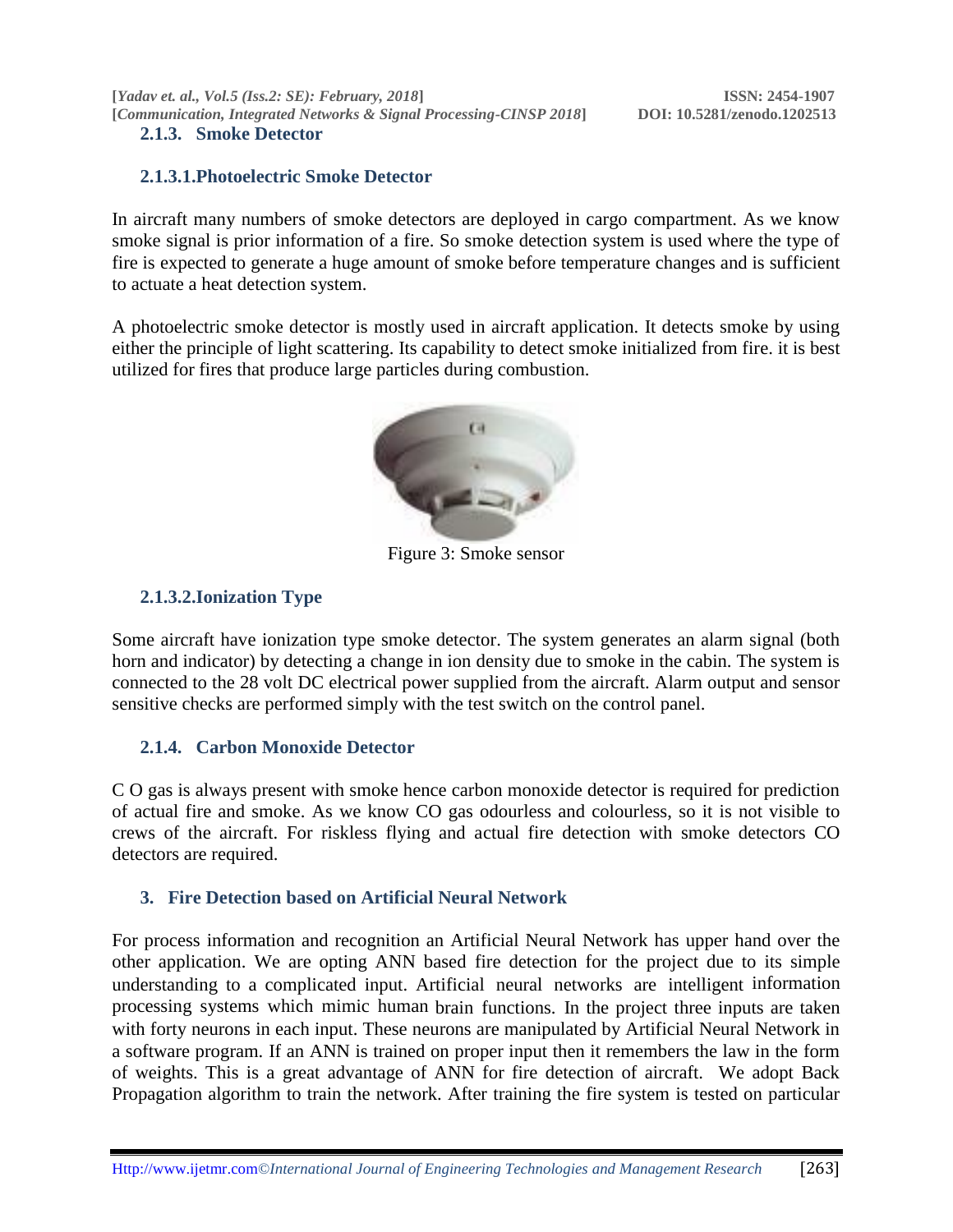**[***Yadav et. al., Vol.5 (Iss.2: SE): February, 2018***] ISSN: 2454-1907 [Communication, Integrated Networks & Signal Processing-CINSP 2018]** input for its max error, min error and root mean square error. The aim of training the neural network is to minimise the error so that false fire warning is minimised.

## **4. Assumption of Fire Detection ANN Model**

The ANN fire detection model is shown in Fig 4.



The sensor 1, sensor 2, sensor 3 are three types of sensors that detect smoke/fire in the deployed zone. Temperature 1, Temperature 2, Temperature 3 are three input variables to the ANN model. The Artificial Neural Network is being trained by the selected data. After training ANN find law between fire sample input data and detected input data. The outputs are O1 (Fire Probability), O2 (Smoke Probability) and O3 (No Fire Probability). The application of Back propagation (BP) has been taken in this project. Back Propagation forms an error minimizing mapping between two related spaces on the basis of training data. It consists of several hidden layers of neurons that are capable of performing complex nonlinear mapping between the input and output layer. In general all neurons in a layer are fully interconnected to neurons in adjacent layers. Data information is recorded into the hidden layers and the output is generated by combination operations on the input layer, hidden layer and output layer.

# **5. Network Structure**

# **5.1. Back propagation Neural Network (BPNN)**

The fire protections using neural network technology are trained to improve reliability and reduce false alarms. The function of system depends on the network structure, connection strength and unit approach. Neural networks can be self adaptive and self organizing with strong learning ability. The ANN has been successfully used to resolve many complex practical problems in pattern recognition, system identification, signal processing and forecasting. Most existing fire detection artificial neural networks use the Back Propagation network structure.

The input variables and the corresponding target output are used to train a neural network till it approximate a function associate input variables with specified output variables. Back propagation arranged to the manner in which the slope is computed for nonlinear multilayer networks. The properly trained back propagation neural network tends to give reasonable answers when presented with inputs that they have never tested. Typically a new input leads to an output similar to the correct output for input variables used in training.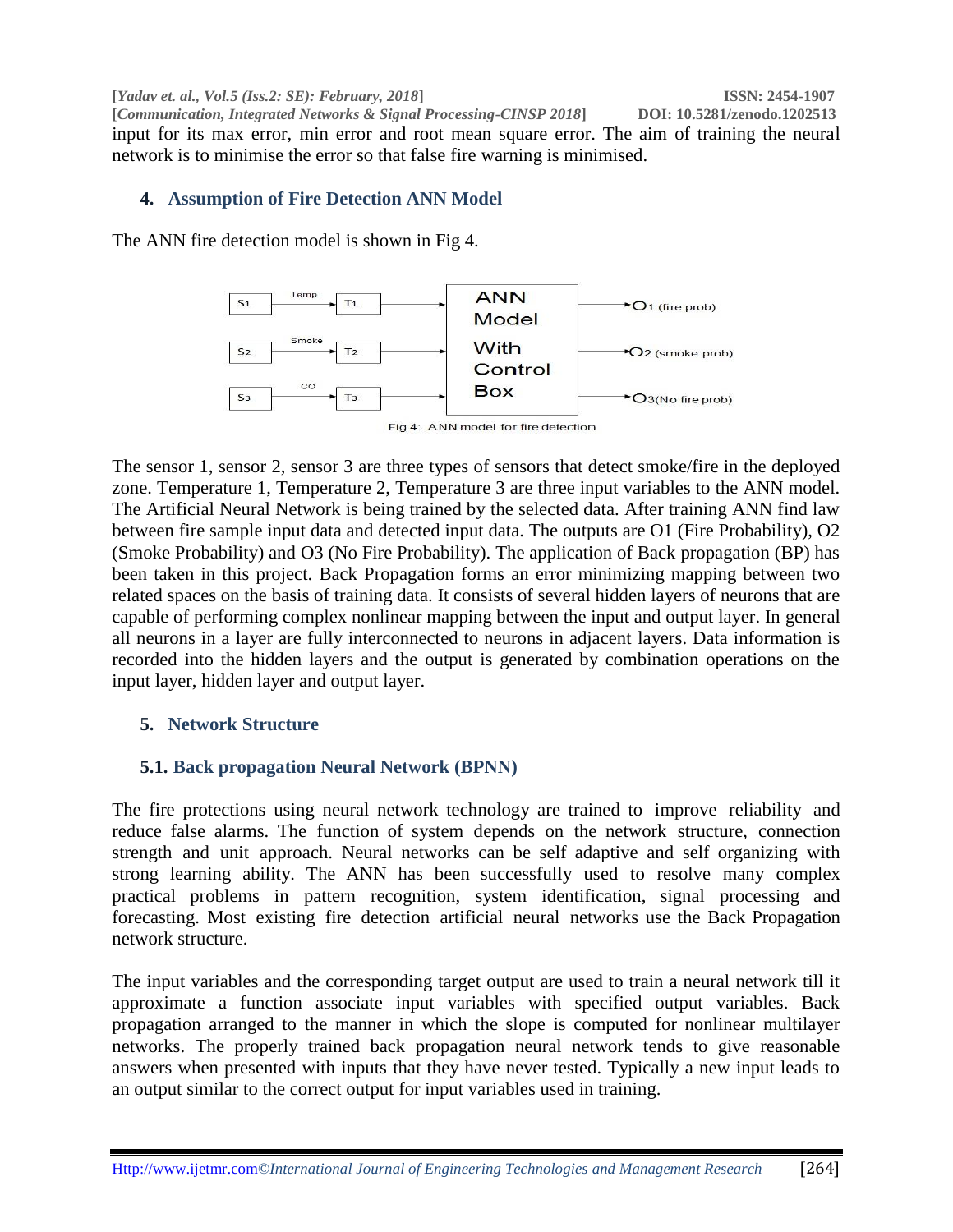**[***Yadav et. al., Vol.5 (Iss.2: SE): February, 2018***] ISSN: 2454-1907 [***Communication, Integrated Networks & Signal Processing-CINSP 2018***] DOI: 10.5281/zenodo.1202513**



Fig 5: BP Network structure

#### **5.2. Learning Algorithm**

A learning algorithm for the project is based on a learning rule of MATLAB. This technique can also be referred to as a training algorithm. The learning rule is implemented to train the network to perform some specified task. In supervised learning, the learning rule is based on selected sample input data, which is also known as training sets. The programming pattern selected for the project is as follows.

{X1, Y1}, {X2, Y2}.................. {Xq, Yq}

Where Xq is selected input to the network and Yq is the corresponding target output. The inputs are applied to the network, the simulated network outputs are compared with the target output. The learning rule is used to adjust the weights and biases of the network in MATLAB ANN software in order to move the network outputs closer to the targets*.* In this study the learning rule falls in the supervised learning category.

The weights and biases are modified in unsupervised learning to network inputs only. In this rule no target output is given. They categorize the input patterns into a finite number of classes. This is especially useful in such applications as vector quantization.

#### **6. Simulation**

#### **6.1. Simulation Model**

The model uses the Back Propagation neural network structure. It has been given three input signals i.e. temperature, smoke density and CO concentration. The output of the model gives the probabilities of the three fire states such as fire, smoke and no fire. For the project 40 sample inputs are taken and listed in Table 1 for the BP network training. The sample inputs are selected after deep study the parameters of different types of sensors data used on various transport aircraft. The expected values corresponding to selected inputs are choosen as per the requirement of fire alarm of the aircraft. The collected data is trained in Artificial Neural Network model of MATLAB to meet the real time situation of fire. In the MATLAB program two hidden layers are taken with five and three neurons. The two nonlinear transfer functions selected for the program are tangent sigmoid and logarithm sigmoid. These two transfer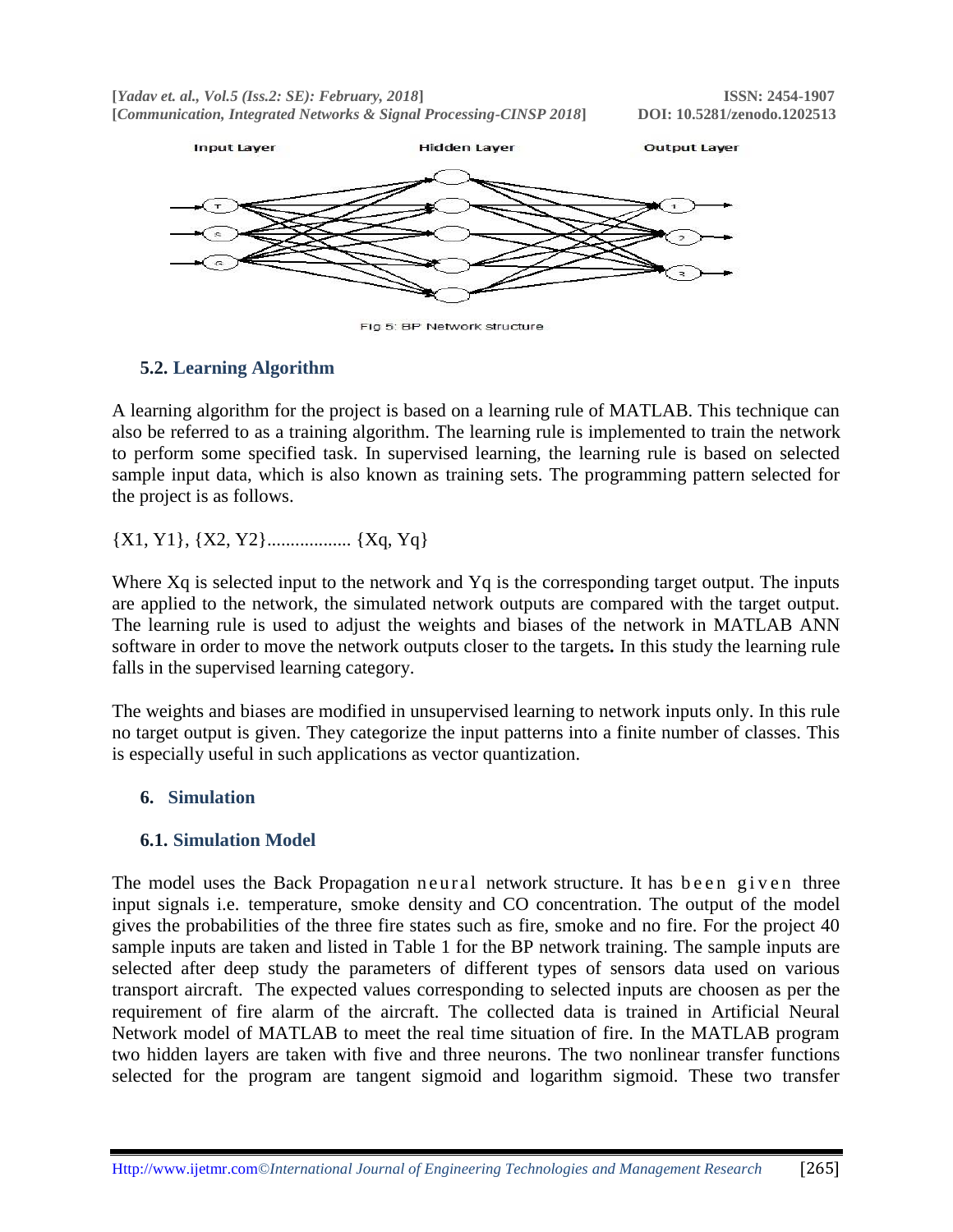**[***Yadav et. al., Vol.5 (Iss.2: SE): February, 2018***] ISSN: 2454-1907 [***Communication, Integrated Networks & Signal Processing-CINSP 2018***] DOI: 10.5281/zenodo.1202513** functions give better output for the data taken as input samples of the fire detection of the aircraft.

#### **6.2. Simulation Results Analysis**

## **MATLAB PROGRAM FOR THE SELECTED INPUT SAMPLES**

clear all;

clc;

X=[20 25 30 35 40 45 50 55 60 65 70 75 80 85 90 95 100 105 108 110 113 115 118 120 123 125 128 130 133 135 138 140 142 145 148 150 152 153 154 155 %Temp (degree centigrade)

 0.1 0.2 0.3 0.5 1.0 1.4 1.6 1.9 2.1 2.3 3.0 4.5 4.2 4.0 3.8 3.7 3.5 3.2 3.1 3.0 2.8 2.6 2.4 2.2 2.1 2.0 1.9 1.8 1.7 1.6 1.5 1.4 1.3 1.2 1.1 1.0 0.9 0.8 0.7 0.6 % Smoke density (mg/cubic meter)

 0.5 0.6 0.7 1.0 1.5 2.1 2.5 3.9 4.2 4.6 4.9 5.3 5.2 5.2 4.8 4.6 4.2 4.0 3.9 3.8 3.6 3.4 3.2 3.0 2.9 2.8 2.7 2.6 2.5 2.3 2.0 1.8 1.5 1.0 0.8 0.5 0.4 0.3 0.2 0.1 ]; % co concentration (mg/cubic meter) Y=[0.01 0.02 0.03 0.05 0.08 0.10 0.15 0.20 0.30 0.35 0.40 0.55 0.60 0.65 0.68 0.70 0.72 0.73 0.74 0.75 0.76 0.77 0.78 0.79 0.80 0.81 0.82 0.83 0.84 0.85 0.86 0.87 0.88 0.89 0.90 0.91 0.92 0.93 0.94 0.95 % Fire Warning prob

 0.03 0.04 0.05 0.10 0.15 0.20 0.35 0.36 0.38 0.40 0.45 0.47 0.50 0.52 0.55 0.57 0.60 0.62 0.65 0.55 0.51 0.48 0.45 0.40 0.38 0.35 0.33 0.30 0.28 0.27 0.26 0.25 0.24 0.21 0.20 0.18 0.15 0.10 0.05 0.03 %Smoke prob

 0.94 0.93 0.91 0.90 0.85 0.80 0.75 0.70 0.65 0.55 0.50 0.45 0.40 0.30 0.26 0.25 0.24 0.23 0.22 0.21 0.20 0.19 0.18 0.17 0.16 0.15 0.14 0.13 0.12 0.11 0.10 0.09 0.08 0.07 0.06 0.05 0.04 0.03 0.02 0.01 ]; % No fire prob

```
net=newff(X, Y, [5 3], {\text{'tansig', 'logsig'}});
```
 $net=init(net);$ 

```
net=train(net, X, Y);
```
X1=[100 50 20 % Temp( degree centigrade)

3.8 5.5 3.0 % smoke ( mg/cubic meter)

4.6 6.5 5.8 ] % co concentration (mg/cubic meter)

 $Ysim=sim(net, X)$ 

 $subplot(2,2,1)$ 

```
plot(Y(1,:),'-'); hold; plot(Ysim(1,:),'r-o')
```
title('Fire Warning Prob')

 $subplot(2,2,2)$ 

```
plot(Y(2,:),'-'); hold; plot(Ysim(2,:),'r-o')
```
title('Smoke prob')

 $subplot(2,2,3)$ 

```
plot(Y(3,:),'-'); hold; plot(Ysim(3,:),'r-o')
```
title('No Fire Prob')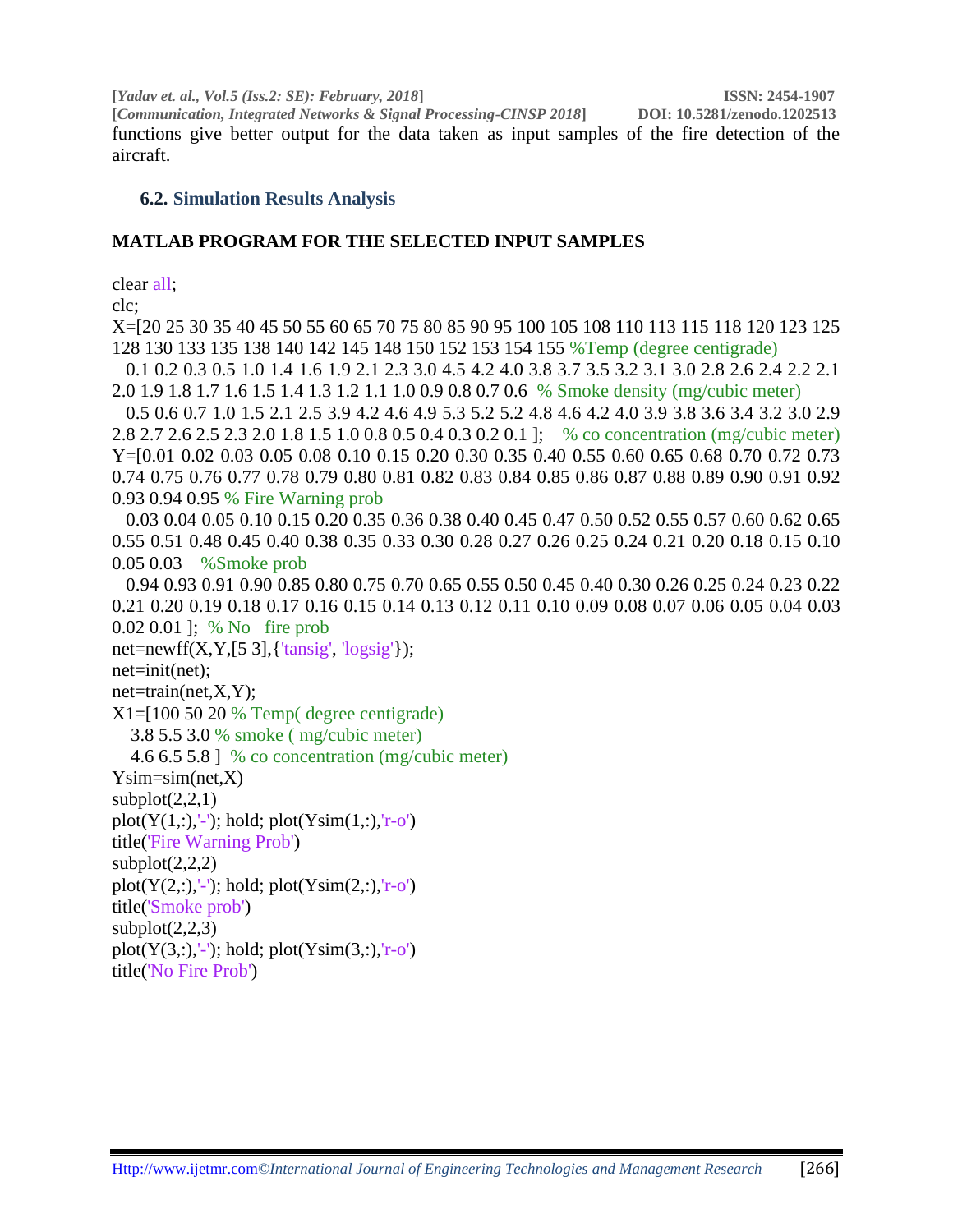**[***Yadav et. al., Vol.5 (Iss.2: SE): February, 2018***] ISSN: 2454-1907**

**Example 2018**<br>**[***Communication, Integrated Networks & Signal Processing-CINSP 2018***]<br><b>DOI: 10.5281/2025131/202513**<br>**Table 1 Training samples for ANN Model** 

|                         | Input Samples      |                             |                                  | Expected Value      |             |                  |
|-------------------------|--------------------|-----------------------------|----------------------------------|---------------------|-------------|------------------|
| Sample<br>Number        | Temperatur<br>e(C) | Smoke<br>density<br>(mg/m3) | CO Conc-<br>entration<br>(mg/m3) | Fire<br>Probability | Smoke Prob. | No Fire<br>Prob. |
| $\overline{1}$          | 20                 | 0.1                         | 0.5                              | 0.01                | 0.03        | 0.94             |
| $\overline{\mathbf{c}}$ | 25                 | 0.2                         | 0.6                              | 0.02                | 0.04        | 0.93             |
| 3                       | 30                 | 0.3                         | 0.7                              | 0.03                | 0.05        | 0.91             |
| 4                       | 35                 | 0.5                         | 1.0                              | 0.05                | 0.10        | 0.90             |
| $rac{5}{6}$             | 40                 | 1.0                         | 1.4                              | 0.08                | 0.15        | 0.85             |
|                         | 45                 | 1.4                         | 1.6                              | 0.10                | 0.20        | 0.80             |
| $\overline{7}$          | 50                 | 1.9                         | 2.1                              | 0.15                | 0.25        | 0.75             |
| 8                       | 55                 | 2.1                         | 2.5                              | 0.20                | 0.30        | 0.70             |
| 9                       | 60                 | 2.1                         | 3.9                              | 0.30                | 0.35        | 0.65             |
| 10                      | 65                 | 2.3                         | 4.2                              | 0.35                | 0.40        | 0.60             |
| 11                      | 70                 | 3.0                         | 4.6                              | 0.40                | 0.45        | 0.55             |
| 12                      | 75                 | 4.5                         | 4.9                              | 0.45                | 0.47        | 0.50             |
| 13                      | 80                 | 4.2                         | 5.3                              | 0.55                | 0.50        | 0.45             |
| 14                      | 85                 | 4.0                         | 5.2                              | 0.60                | 0.52        | 0.40             |
| 15                      | 90                 | 3.8                         | 4.8                              | 0.65                | 0.55        | 0.35             |
| 16                      | 95                 | 3.7                         | 4.6                              | 0.68                | 0.57        | 0.30             |
| 17                      | 100                | 3.5                         | 4.2                              | 0.70                | 0.60        | 0.25             |
| 18                      | 105                | 3.2                         | 4.0                              | 0.72                | 0.62        | 0.25             |
| 19                      | 108                | 3.1                         | 3.9                              | 0.73                | 0.65        | 0.23             |
| 20                      | 110                | 3.0                         | 3.8                              | 0.75                | 0.55        | 0.21             |
| 21                      | 113                | 2.8                         | 3.6                              | 0.76                | 0.51        | 0.20             |
| 22                      | 115                | 2.6                         | 3.4                              | 0.77                | 0.46        | 0.19             |
| 23                      | 118                | 2.4                         | 3.2                              | 0.78                | 0.45        | 0.18             |
| 24                      | 120                | 2.2                         | 3.0                              | 0.79                | 0.40        | 0.17             |
| 25                      | 123                | 2.1                         | 2.9                              | 0.80                | 0.38        | 0.16             |
| 26                      | 125                | 2.0                         | 2.8                              | 0.81                | 0.35        | 0.15             |
| 27                      | 128                | 1.9                         | 2.7                              | 0.82                | 0.33        | 0.14             |
| 28                      | 130                | 1.8                         | 2.6                              | 0.83                | 0.30        | 0.13             |
| 29                      | 133                | 1.7                         | 2.5                              | 0.84                | 0.28        | 0.12             |
| 30                      | 135                | 1.6                         | 2.3                              | 0.85                | 0.27        | 0.11             |
| 31                      | 138                | 1.5                         | 2.0                              | 0.86                | 0.26        | 0.10             |
| 32                      | 140                | 1.4                         | 1.8                              | 0.87                | 0.25        | 0.09             |
| 33                      | 142                | 1.3                         | 1.5                              | 0.88                | 0.24        | 0.08             |
| 34                      | 145                | 1.2                         | 1.0                              | 0.89                | 0.21        | 0.07             |
| 35                      | 148                | 1.1                         | 0.8                              | 0.90                | 0.20        | 0.06             |
| 36                      | 150                | 1.0                         | 0.5                              | 0.91                | 0.18        | 0.05             |
| 37                      | 152                | 0.9                         | 0.4                              | 0.92                | 0.15        | 0.04             |
| 38                      | 153                | 0.8                         | 0.3                              | 0.93                | 0.10        | 0.03             |
| 39                      | 154                | 0.7                         | 0.2                              | 0.94                | 0.05        | 0.02             |
| 40                      | 155                | 0.6                         | 0.1                              | 0.95                | 0.03        | 0.01             |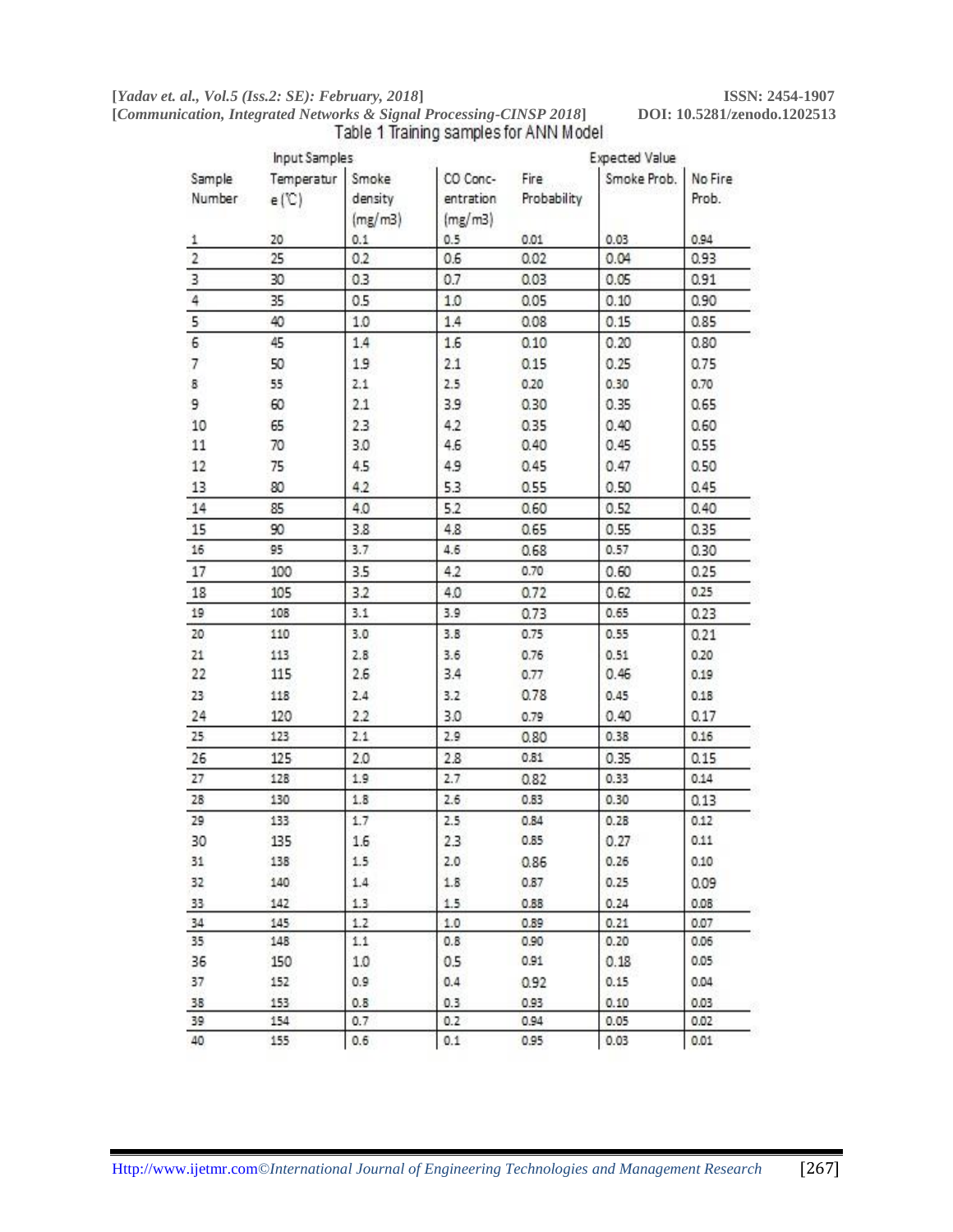**[***Yadav et. al., Vol.5 (Iss.2: SE): February, 2018***] ISSN: 2454-1907 [***Communication, Integrated Networks & Signal Processing-CINSP 2018***] DOI: 10.5281/zenodo.1202513**



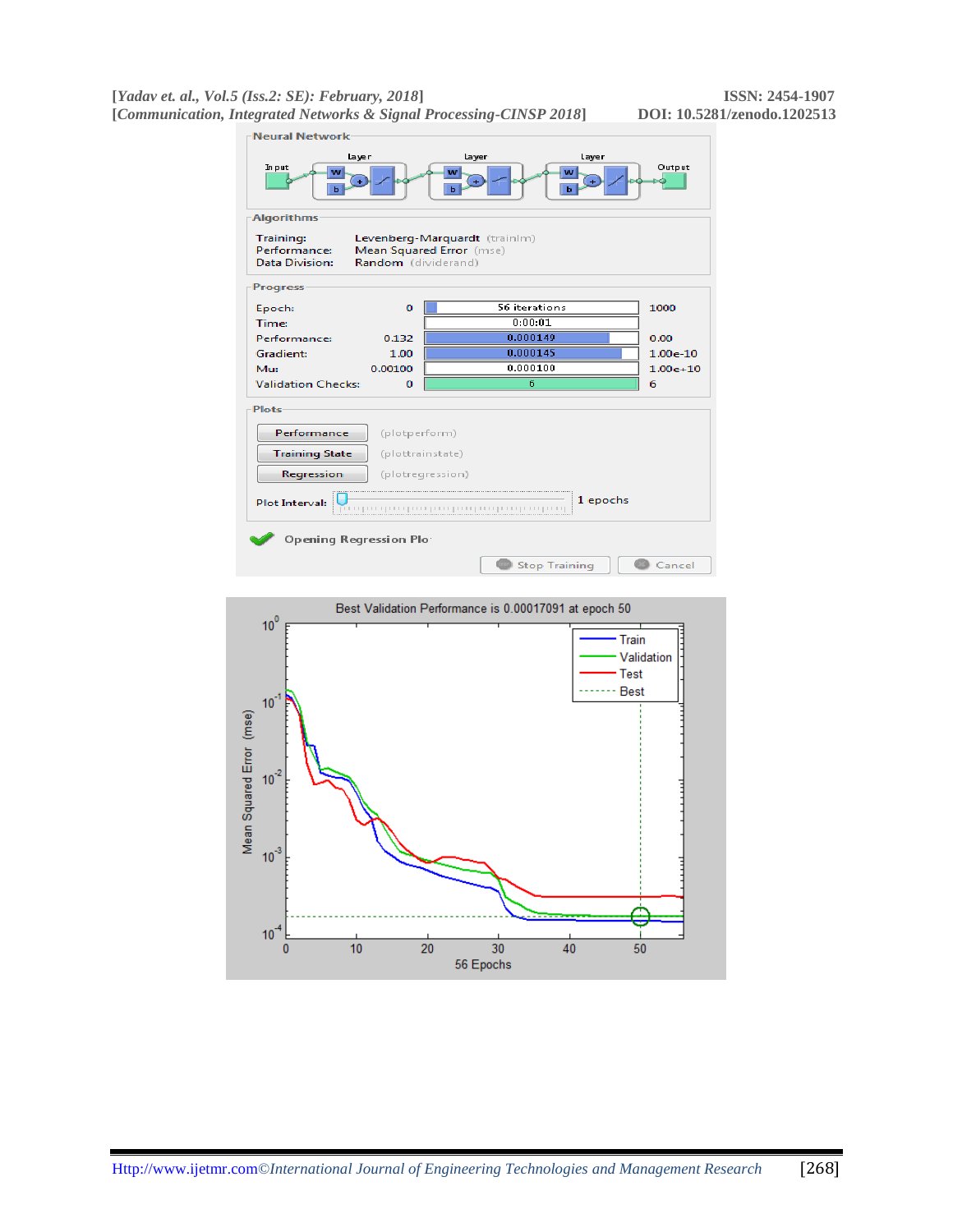**[***Yadav et. al., Vol.5 (Iss.2: SE): February, 2018***] ISSN: 2454-1907 [Communication, Integrated Networks & Signal Processing-CINSP 2018]** 

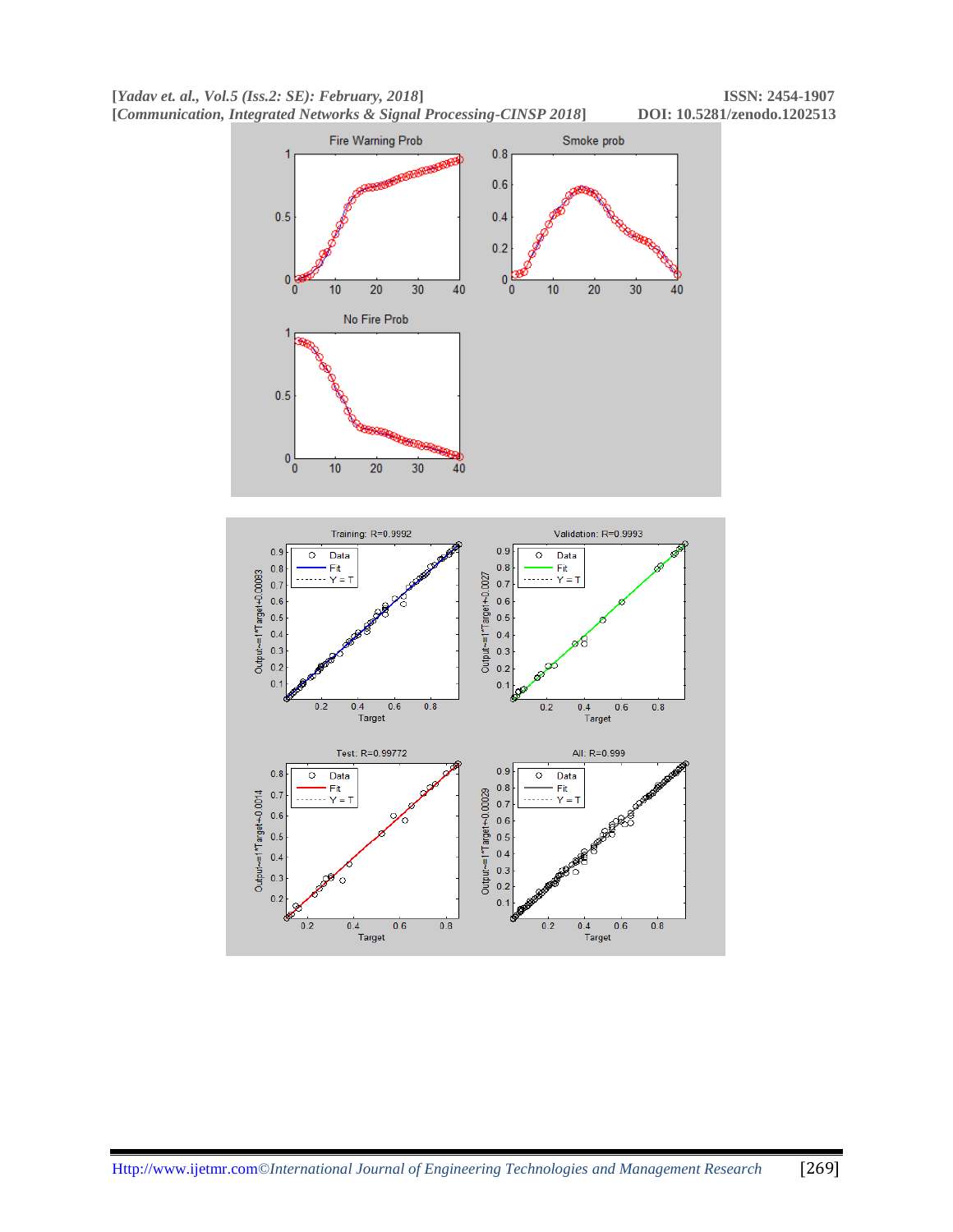**[***Yadav et. al., Vol.5 (Iss.2: SE): February, 2018***] ISSN: 2454-1907**



# **6.3. Comparison of Simulated Results with Expected Values**

The comparison of simulated results and expected values are shown in the Table 3.

From the table the obtained results are satisfactory. The simulated results are very close to the expected values. It shows that artificial neural networks have quality of acceptation with strong recognition. This technique has excellent prospects in fire detection and recognition. It can be best technique to reduce the number of false alarms and determine the status of fire quickly and accurately.

The full detail of the error chart is shown in table 4. The value of simulation results are very close to expected value. Comparison of the simulation results and the expected values shows that the maximum error for fire is 2.3%. The maximum error for smoke is 2.8% and the maximum error for no fire is 3.6%. Thus the fire detection neural network after training has a high accuracy recognition rate for fire. The ANN based fire protection system reduces false fire alarms with improvement in the reliability and credibility of automatic fire alarm systems of aircraft.

# **6.4. 9.4- Calculation of RMS Error of the Model**

The Root Mean Square Error (**RMSE**) is a prediction of the difference between values predicted by selected inputs and the values actually observed from the environment that is being modelled. The individual differences are known as residuals. The RMSE serves to aggregate them into a single predictive power.

The RMSE of a model prediction with respect to the estimated variable is defined as the square root of the mean squared error:

$$
Error (e) = Ep - Ea
$$

Where  $Ep = Predicted value$  and  $Ea = Actual value$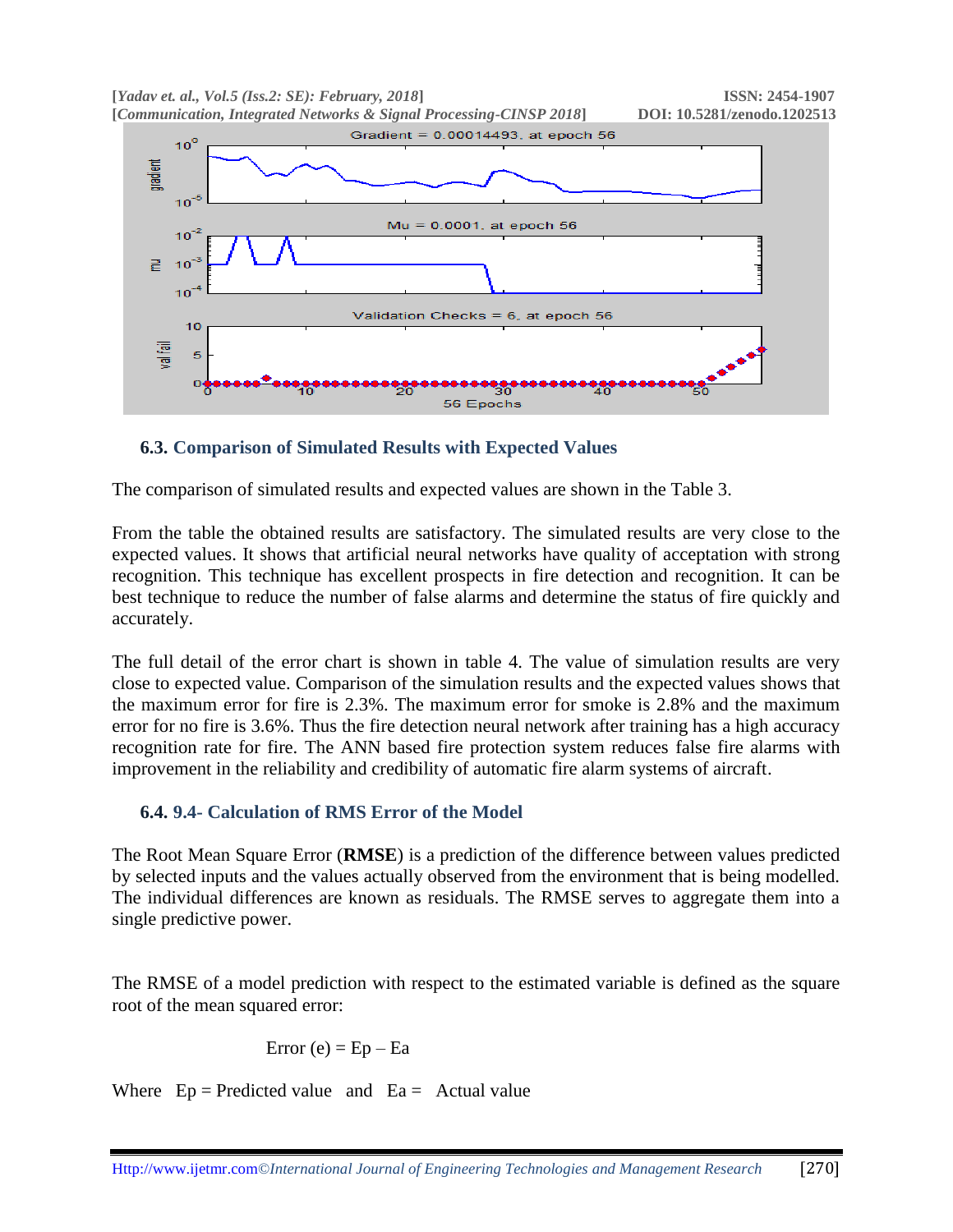**[***Yadav et. al., Vol.5 (Iss.2: SE): February, 2018***] ISSN: 2454-1907 [***Communication, Integrated Networks & Signal Processing-CINSP 2018***] DOI: 10.5281/zenodo.1202513** RMSE = SQRT( $\sum_{n=1}^{40} e^2 / 40$ )

|                | Simulation Results (Ea) |             |                     |            | Expected Value (Ep) |             |
|----------------|-------------------------|-------------|---------------------|------------|---------------------|-------------|
| Sample No      | Fire prob.              | Smoke prob. | No<br>Fire<br>Prob. | Fire prob. | Smoke<br>prob.      | Fire<br>No. |
|                |                         |             |                     |            |                     | Prob.       |
| $\mathbf{1}$   | 0.0131                  | 0.0290      | 0.9384              | 0.01       | 0.03                | 0.94        |
| $\overline{2}$ | 0.0191                  | 0.0369      | 0.9287              | 0.02       | 0.04                | 0.93        |
| з              | 0.0275                  | 0.0509      | 0.9134              | 0.03       | 0.05                | 0.91        |
| 4              | 0.0463                  | 0.0960      | 0.8946              | 0.05       | 0.10                | 0.90        |
| 5              | 0.0792                  | 0.1581      | 0.8502              | 0.08       | 0.15                | 0.85        |
| 6              | 0.1078                  | 0.2014      | 0.7966              | 0.10       | 0.20                | 0.80        |
| $\overline{ }$ | 0.1550                  | 0.3356      | 0.7475              | 0.15       | 0.25                | 0.75        |
| в              | 0.2007                  | 0.3618      | 0.7050              | 0.20       | 0.30                | 0.70        |
| э              | 0.3037                  | 0.3761      | 0.6487              | 0.30       | 0.35                | 0.65        |
| 10             | 0.3462                  | 0.3935      | 0.5917              | 0.35       | 0.40                | 0.60        |
| 11             | 0.4004                  | 0.4404      | 0.5504              | 0.40       | 0.45                | 0.55        |
| 12             | 0.4705                  | 0.4667      | 0.5014              | 0.45       | 0.47                | 0.50        |
| 13             | 0.5583                  | 0.5095      | 0.4511              | 0.55       | 0.50                | 0.45        |
| 14             | 0.6290                  | 0.4977      | 0.4026              | 0.60       | 0.52                | 0.40        |
| 15             | 0.6696                  | 0.5449      | 0.3477              | 0.65       | 0.55                | 0.35        |
| 16             | 0.6839                  | 0.5835      | 0.2999              | 0.68       | 0.57                | 0.30        |
| 17             | 0.7107                  | 0.6194      | 0.2357              | 0.70       | 0.60                | 0.25        |
| 18             | 0.7211                  | 0.6223      | 0.2670              | 0.72       | 0.62                | 0.25        |
| 19             | 0.7359                  | 0.6224      | 0.2242              | 0.73       | 0.65                | 0.23        |
| 20             | 0.7520                  | 0.5787      | 0.1805              | 0.75       | 0.55                | 0.21        |
| 21             | 0.7641                  | 0.5311      | 0.1925              | 0.76       | 0.51                | 0.20        |
| 22             | 0.7760                  | 0.4667      | 0.1926              | 0.77       | 0.46                | 0.19        |
| 23             | 0.7983                  | 0.4478      | 0.1735              | 0.78       | 0.45                | 0.18        |
| 24             | 0.8040                  | 0.3919      | 0.1703              | 0.79       | 0.40                | 0.17        |
| 25             | 0.8161                  | 0.3707      | 0.1581              | 0.80       | 0.38                | 0.16        |
| 26             | 0.8115                  | 0.3552      | 0.1330              | 0.81       | 0.35                | 0.15        |
| 27             | 0.8234                  | 0.3527      | 0.1306              | 0.82       | 0.33                | 0.14        |
| 28             | 0.8491                  | 0.3058      | 0.1250              | 0.83       | 0.30                | 0.13        |
| 29             | 0.8432                  | 0.2921      | 0.1311              | 0.84       | 0.28                | 0.12        |
| 30             | 0.8515                  | 0.2682      | 0.1025              | 0.85       | 0.27                | 0.11        |
| 31             | 0.8677                  | 0.2517      | 0.0953              | 0.86       | 0.26                | 0.10        |
| 32             | 0.8815                  | 0.2463      | 0.0860              | 0.87       | 0.25                | 0.09        |
| 33             | 0.8976                  | 0.2345      | 0.0741              | 0.88       | 0.24                | 0.08        |
| 34             | 0.9086                  | 0.2040      | 0.0617              | 0.89       | 0.21                | 0.07        |
| 35             | 0.8989                  | 0.1946      | 0.0780              | 0.90       | 0.20                | 0.06        |
| 36             | 0.9104                  | 0.1614      | 0.0585              | 0.91       | 0.18                | 0.05        |
| 37             | 0.9177                  | 0.1403      | 0.0405              | 0.92       | 0.15                | 0.04        |
| 38             | 0.9298                  | 0.1051      | 0.0377              | 0.93       | 0.10                | 0.03        |
| 39             | 0.9417                  | 0.0461      | 0.0249              | 0.94       | 0.05                | 0.02        |
| 40             | 0.9533                  | 0.0369      | 0.0124              | 0.95       | 0.03                | 0.01        |

Table 3: Testing Results

Table 4: (Error Chart of ANN model)

|             |         |      | Fire Prob.   Smoke Prob.   No Fire Prob. |
|-------------|---------|------|------------------------------------------|
| Error(max)  | 2.3%    | 2.8% | 3.6%                                     |
| Error (min) | 1.4%    | 1.7% | 1.3%                                     |
| Error (RMS) | $0.6\%$ | 1.0% | 0.9%                                     |

#### **7. Conclusions**

In this project the artificial neural networks have been applied for fire detection in aircraft. The study describes a neural network based fire detection using temperature, smoke density and CO gas to detect and forecast fire and smoke warning. The following outcome has been concluded

1) The neural network based fire protection system has very less error as shown in table 4. The good decision making rate of the neural network reduces the risk of false alarms.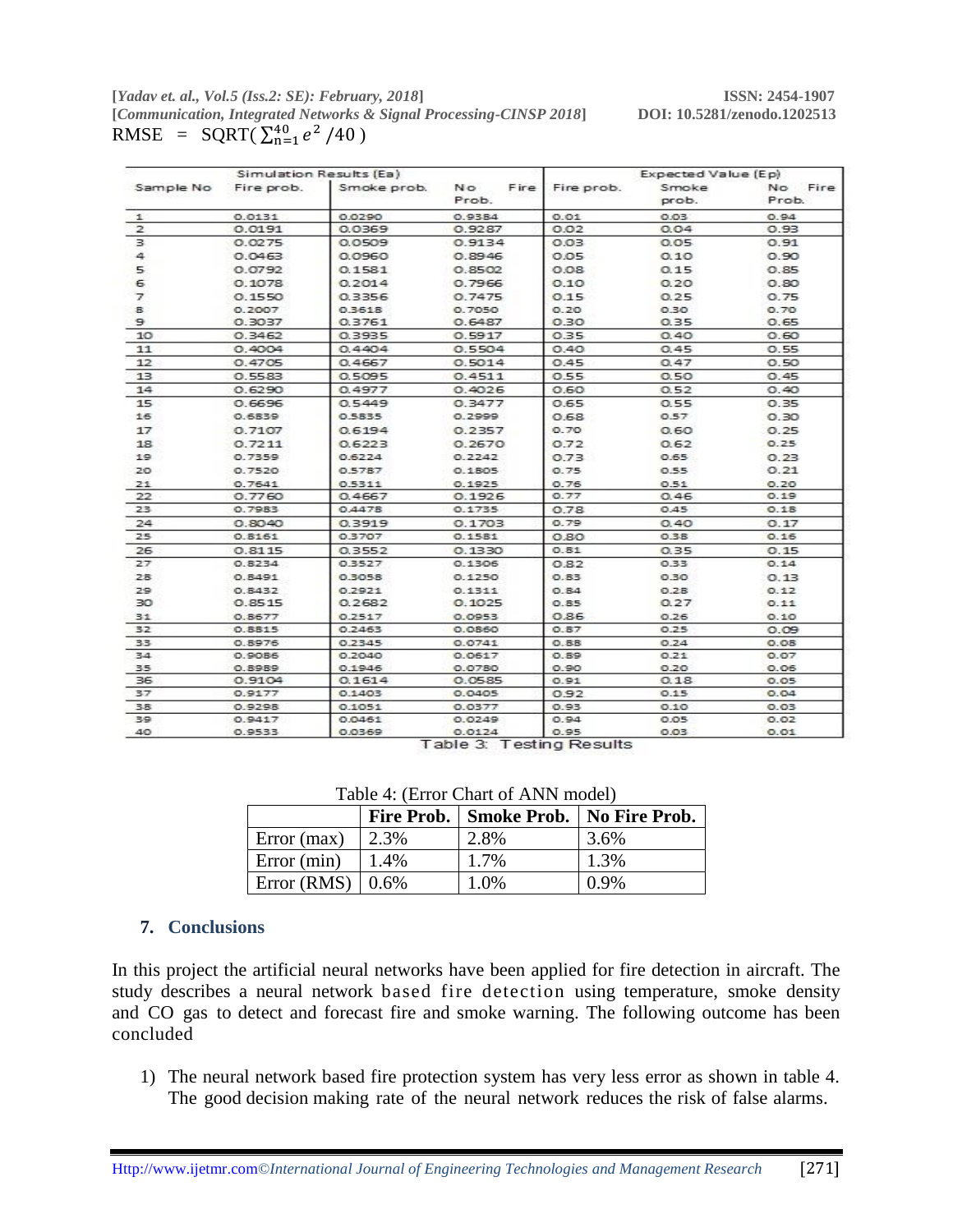- 2) Also the neural network based fire alarm can analyze various types of sensor data and can improve the ability of systems to adapt in the environment. It accurately predicts fire warning with the very least chance of false fire alarm.
- 3) The project also describes how neural networks can integrate different sensors data in an intelligent manner to effectively identify fires, which has great significance for safety.
- 4) The simulation results are satisfying and show that RMS error for fire prob. is 0.6%, for smoke prob. 1.0% and for no fire prob. is 0.9%. Hence it shows that the Artificial Neural Network based fire alarm sensitivity is high and it will definitely reduce the spurious fire warning in the aircraft.

## **References**

- [1] Toomey. J. M, and A. E. Smith, Performance Measures, Consistency and Power for Artificial Neural Networks, Mathematical Computational Modeling Vol. 21, No. 1, pp. 240-255, 2015 .
- [2] Cheng, C.. "One Fire Detection Method Using Neural Networks", Tsinghua Science & Technology, 2011.
- [3] Blake, D. FAA Technical Center, Fire Safety Section, Report No DOT/FAA/AR-TN0029, June 2015
- [4] AUBE'01 12<sup>th</sup> International Conference on Automatic Fire Detection Mar 25-28, 2001.
- [5] Jackson, M. A., and Robins, I., "Gas Sensing for Fire Detection: European Standard Fire Tees, " Fire Safety Journal 22, pp. 181-205, 1994.
- [6] "Cargo Compartment Fire Detection Instruments," Aerospace Standard, AS 8036, Society of Automotive Engineers, Inc., Warren dale, PA, 1985.
- [7] Chaturvedi D.k., "Soft Computing Techniques and Its Applications to Electrical Engineering. Germany: Springer-Verlag., 2008.
- [8] Gnana Sheela. K, and S.N. Deepa, Analysis of computing algorithm using momentum in neural networks, Journal of Computing, Vol. 3, No. 6, pp. 163-166, 2011.
- [9] Chaturvedi D.k, Singh Manik Chandra. Journal of Aerospace Sciences and Technologies, Vol 69, No 2, 336-341, May 2017.
- [10] Laurene Fausett, Fundamentals of Neural Networks: Architecture, Algorithms, and Applications, Pearson Education, Revised 2016.
- [11] A. G. Bors and I. Pitas, Median Radial Basis Function Networks, IEEE Transactions on Neural Networks, Vol.7, No. 6, pp. 1351-1364, 2007.
- [12] Fan Qiang. Research of intelligent fire alarm key technologies based on artificial neural network [Dissertation]. Northwest A& F University, Shannxi, China, 2007.
- [13] Zang Xiaojie, Wang Yan, Luo Yunlin, et al. Study on fire alert detecting system on fuzzyneural network. Journal of China Coal Society, 12 (3): 283-286, 2010.
- [14] Chen Shin-Juh, Hovde D C, Peterson K A, et al. Fire detection using smoke and gas sensors. Fire Safety Journal, 42: 507-515, 2013.
- [15] Blagojevich M, Petkovich D, Simich D. New algorithm for adaptive alarm threshold in fire detection system. In: Proceedings of the 12th International Conference on Automatic Fire Detection. Gaithersburg, Maryland, USA, 2015.
- [16] Milke J A. using multiple sensors for discriminating fire detection. Fire Technol., 35: 195-209, 2011.
- [17] Divya, T.L. and Vijayalakshmi, Development of Frame Work for prediction of Forest Fire and Fire Spread Direction Using Neural Network. International Journal of Advanced Research in Computer and Communication Engineering, 2, 4878-4882, 2013.